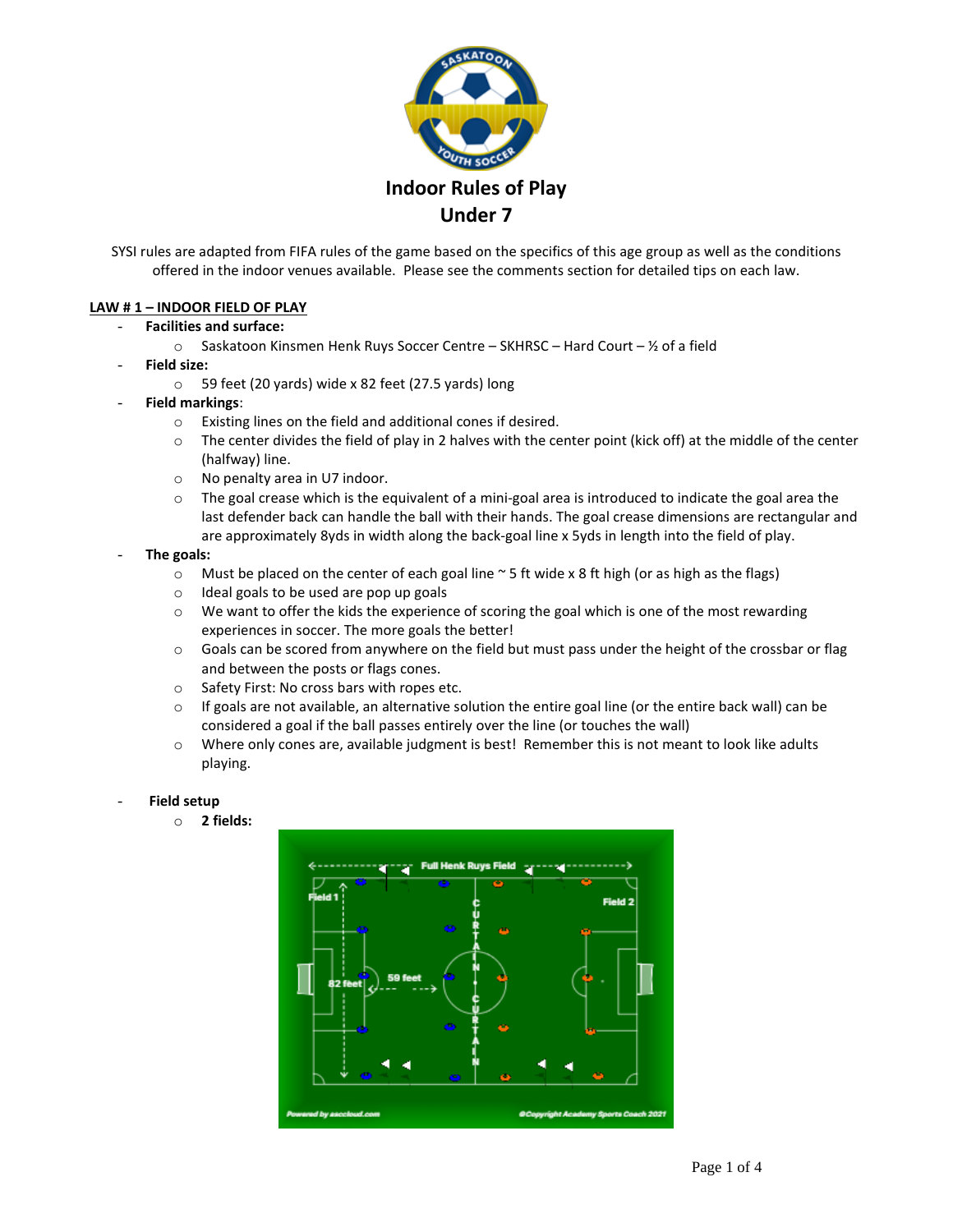# **LAW # 2 – THE BALL**

## - **U7 = Size 3**

- The ball must be appropriate for the age of the player. Size 3 ball is smaller and lighter allowing an easier kick, dribble or pass.
- Please ensure that the ball is pumped up, but with a small amount of "give" to assist players with ball control. Remember safety first.
- The home team will supply the game ball unless the visiting team has a more satisfactory ball. This shall be agreed upon by coaches from each team.

## **LAW # 3 – THE NUMBER OF PLAYERS**

- **Format of play for U7 is 4 vs 4** on the field at any given time with a recommended number of 6 9 players for each team.
- There is no minimum number of players required for mini games and teams can exchange players to ensure that each has sufficient players.
- Mini soccer coaches should advise the SYSI office in the event that the opposing team fails to appear for a game.
- Mini teams may use the services of a permit player registered with another mini team in a younger age group provided that the permission of the legal guardian and coach of the permit player is obtained.
- **Goalkeepers** are allowed at Under-7.
	- $\circ$  The goalkeeper position is not to be an assigned to one or two players  $\sim$  this position should rotate amongst all players on the team.
	- $\circ$  The goalkeeper role should not be limited to staying in goal. It should be the last defender back during the game, this player is able to pick up the ball inside the goal crease.
	- $\circ$  Also offer the opportunity to be a goalkeeper to all the kids interested, but make sure they do have sufficient time to run around as well.
	- $\circ$  Due to the small number of players and the specifics of the U7 (kids want to run with the ball), the goalkeeper at this age group should not be considered only a classic goalkeeper but more like "the last defender back".
- Intermissions are called roughly every 8 minutes.
	- $\circ$  Rationale: players that are changed every 2 3 minutes very seldom touch the ball during that time (sometimes never touching the ball). With longer and consistent playing time on the field the players will have more of an opportunity to touch the ball and learn to play the game, and ultimately enjoying their soccer experience.
- **Substitutions** are permitted at time-outs and at half-time.

#### **LAW # 4 – THE PLAYERS EQUIPMENT**

- An official "soccer kit" includes a jersey, shorts, socks and shin-guards.
- Equipment should be safe for all players, and distinctive between the two teams. Where the colors of competing teams are similar, the home team will change uniforms. Where alternative uniforms are used, the uniforms need not be numbered. In the absence of uniforms, pinnies may be used instead.
- Shirts should be tucked in and socks should be pulled up over the shin-guards. This is done in case the shinguards have edges to them that may hurt their fellow players.
- Shoes should not be wet!! Don't let players on the court with wet shoes as it creates a danger for everyone! Remember safety first!

#### **LAW # 5 – THE REFEREES**

- There are no referees.
- Coaches only facilitate the game and are considered the game leaders.
- Coaches should stand outside the field of play in his/her own half of the field.
- Coaches are encouraged before each game to talk with their counterpart concerning rules of play. Let the players move the ball to the right spot for kick-offs, kick ins and goal kicks. This will allow a learning process for the players!
- Make sure that the rules are followed and that the Fair Play nature of the game is followed. Remember kids emulate adults all the time.
- **We are here to make the game enjoyable for the children, parents, and fans! Watching the game come second!**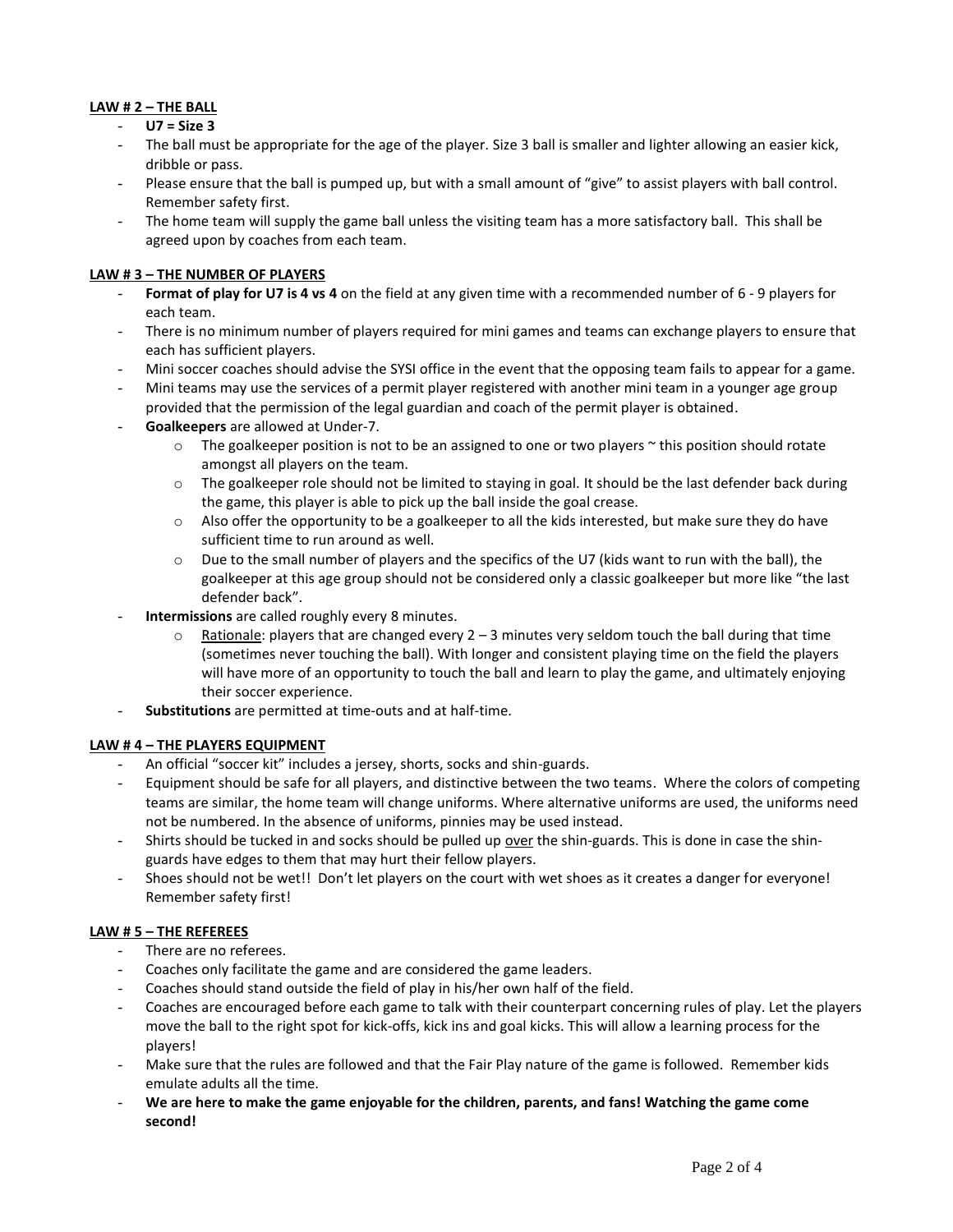## **LAW # 6 – DURATION OF THE MATCH**

- Coaches are encouraged to discuss length of game time at the start of their scheduled hour.
- Teams are recommended to play fun drills, games, or warm up activities for the first 15-20 minutes. Overall recommended duration of the game is a total of 32 minutes with 2 x 16 min halves with timeouts roughly every 8 minutes.
- Estimated 4 x 8-minute substitution changes.
- NOTE: Due to the busy schedule please try to be on time and have respect of others time on the floor. Use common sense and be considerate with problems that arise. Work them out and be a good example for the kids!!

## **LAW # 7 – KICK-OFF AND RESTART OF THE GAME**

- Always takes place from the center point (visible or imaginary) of the halfway line (visible or imaginary) of the playing area.
- At the kick-off to start the game and after a goal is scored the opposing team will retreat to their own half and cannot move forward until the kick has been taken.
- Opposing players must be at least 3 meters (4 yards) away from the ball at the kick off after a goal and/or the start of the game and/or half time.
- The defending team must retreat to the half-way line only on goal kicks. The team may re-enter the opponent's half once the ball has left the penalty area of the defending team.

## **LAW # 8 – THE BALL IN AND OUT OF PLAY**

- The ball is considered out of play if:
	- o If the ball goes over the sideline (touch line), or if it hits the bleachers, goes into stands (stages), into player's benches, off a parent, or off the ceiling, or any other amenity considered by both coaches to be "Out-of-Play" the game is restarted by:
		- A Kick-In or Dribble-In (considered an INDIRECT Free Kick ~ means that the ball must be passed before scoring a goal) taken from the point where the ball went out of play over the touch line (visible or imaginary) by the team that did not touch the ball last. The player can also choose to Dribble-In (see Law 11) the ball from the point where the ball went out of play over the touch line. The ball is in play as soon as it passes the touch line.
	- $\circ$  If the ball contacts the ceiling or a ceiling attached fixture, the game will be restarted directly below the point of contact by a Kick-in or Dribble-in by the team that was not the last to touch the ball.
	- $\circ$  If the ball goes over the goal line anywhere outside the goals area, depending on which team has touched the ball last, the game will be restarted with one of the following two scenarios:
		- A Goal Kick (considered a DIRECT- Free Kick) if the attacking team was the last team to touch the ball, taken within 2-3 yards from the goal line anywhere across the width of play at the nearest point it went out of play (or it can be taken from the crease line). The defending team must retreat to the half-way line only on goal kicks. The team may re-enter the opponent's half once the ball has left the penalty area of the defending team.
		- A Corner Kick or Dribble-In (considered a DIRECT- Free Kick) if the defending team was the last one to touch the ball, taken from the corner of the field (intersection of goal line with touch line) on the side the field the ball went out of play. The player can choose to Dribble-In (see Law 11) the ball from the point where the ball went out of play over the touch line. The ball is in play as soon as the ball is touched.
- Opponents must be at least 4 yards away from the ball on all the above, unless otherwise stated.

#### **LAW # 9 – KICK-IN, GOAL KICK AND CORNER KICK**

- There are three types of kicks when the ball goes out of play:
	- $\circ$  THE KICK IN considered INDIRECT free kick, the ball must be passed before a goal is scored. The kick in will be taken from the place the ball went out of play with the opponents at least 4 yards away until the ball is in play. The player can choose to Dribble-In the ball from the point where the ball went out of play over the touch line. The ball is in play as soon as the ball is touched.
		- Rational: This is for players who are unable to kick it far enough, instead of the game being stopped because the player touches the ball again. Only use this restart if necessary.
	- $\circ$  THE GOAL KICK considered a DIRECT free kick, a goal can be scored from it. The goal kick will be taken within 2-3 yards from the goal line anywhere from inside the crease area (goal area). The defending